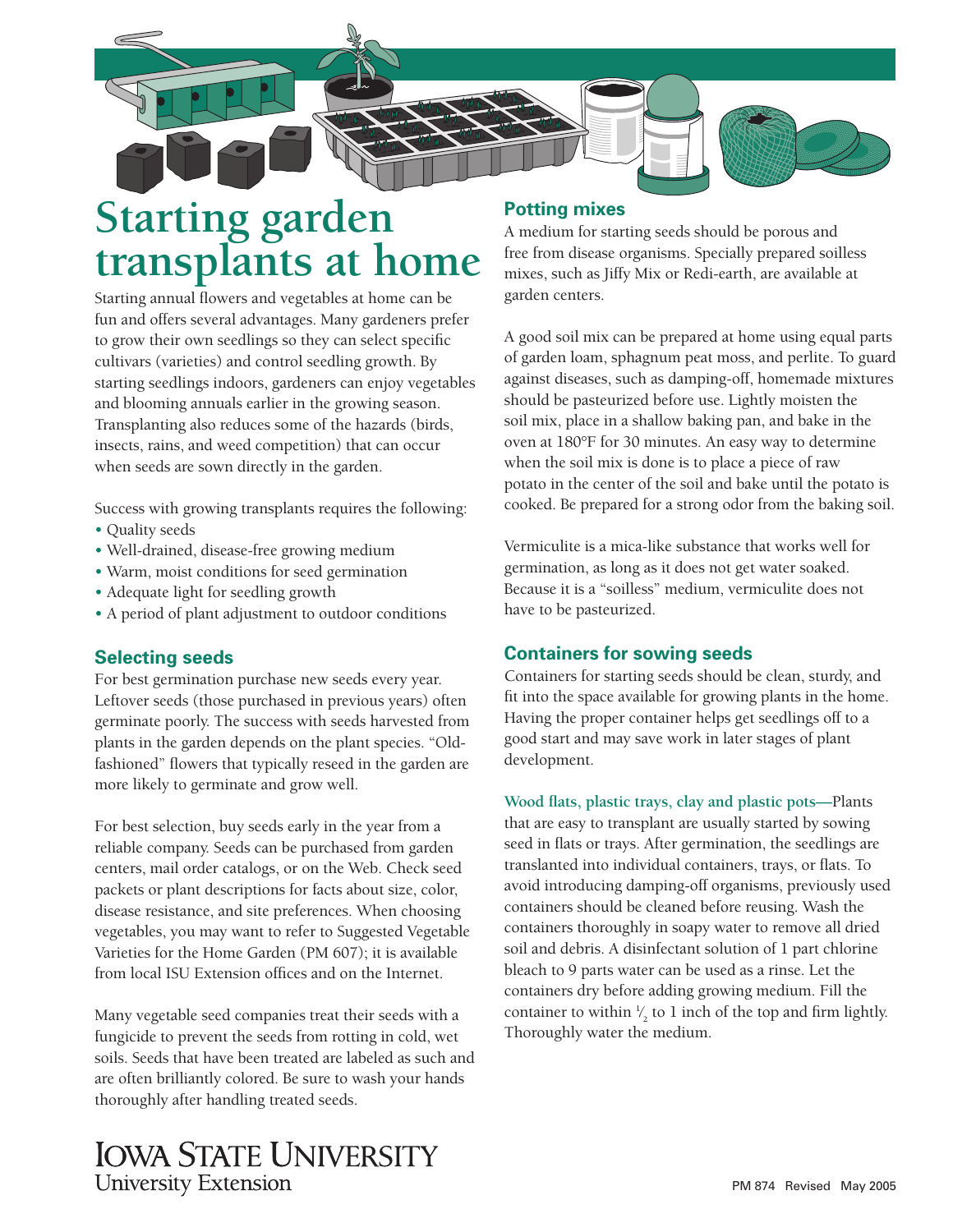Flats also can be used to hold individual plant containers, or seedlings can be transplanted into flats at recommended plant spacing.

**Peat pots—**These popular pots are made from peat and may be purchased individually or in strips or blocks. Peat pots are porous, which provides excellent drainage and air movement. After filling the pots with potting mix, seeds can be sown into them. Seedlings also can be transplanted into them. Peat pots generally last 2 to  $2\frac{1}{2}$  months ⁄ without crumbling or deteriorating, yet the plant roots penetrate the pot walls. For best results, peat pots should be placed tightly together in the flat to prevent rapid drying of the containers and soil. The complete pot and plant can be set in the garden.

Compressed peat pellets—When placed in water, these thick disks swell to form a cylindrical container filled with peat moss. Seeds are usually sown directly into the moistened pellets. It's also possible to transplant seedlings into them. Pellets should be placed tightly together in trays or flats so that they are easily watered, held upright, and less likely to dry out. Plants grown in peat pellets are planted, container and all, into the garden.

**Paper pots—**Economical pots can be made from newspaper strips that are wrapped around frames to form a pot about 21 2 inches in height and 2 inches in diameter. ⁄ Paper pots are filled with soil mix and plants can be direct-seeded or transplanted into them. Paper pots become weak and break down after 5 to 7 weeks. Because the paper disintegrates, the pot and plant can be planted directly into the garden. Wooden potmaker frames are available from several garden supply and seed companies.

**Soil blocks—**Gardeners can make their own seed-starting cubes, eliminating the need for containers or pots. Soil cubes are made by pressing a soil block maker frame into moist, specially formulated potting soil mix that contains garden soil, peat, humus or compost, and sand. A springloaded handle pushes the soil cube out of the frame onto a seed flat. Seeds are sown directly into the soil cube. The cubes must be watered gently and not allowed to dry out. Plant roots grow into surrounding cubes because there is no container. For easy transplanting, cut down between the cubes with a sharp knife the evening before the plants are transplanted into the garden. Soil block makers in various sizes are available from garden supply dealers.

# **When to plant**

Vegetables and flowers vary in the amount of time required for growth before transplanting. Refer to the guidelines on page 4.

# **Seeding**

Refer to the seed package directions for spacing and depth recommendations. Generally, larger seeds are planted deeper and farther apart than smaller seeds. If using flats, make the rows about 2 inches apart. For larger seeds, make the rows no deeper than  $\frac{1}{2}$  inch and cover with a ⁄ light layer of the soil mix. Small seeds, such as petunia, may need no covering. If using peat pots, peat pellets, or paper pots, plant 2 or 3 seeds per container. Place containers close together in a flat or tray.

Label containers with plastic or wooden markers to avoid confusion. Labels and stakes can be purchased from garden supply centers, or made by cutting strips from plastic milk jugs or other plastic containers.

After sowing, water with a soft spray. Then cover the containers with clear plastic wrap or clear plastic domes. Do not moisten the soil again until the seeds sprout. Germination time varies; refer to the tables on page 4 for guidelines.

Set the containers in a bright location but out of direct sunlight. If placed in direct sunlight, the heat buildup under the plastic may kill emerging seedlings. Cool soil temperatures often delay or prevent germination of some seeds. Bottom heat can be supplied by placing containers on top of a refrigerator until the seeds sprout. Heating cables and mats are available from garden supply sources.

Remove the plastic covering as soon as germination occurs. Place the seedlings under fluorescent lights or in a sunny window.

# **Transplanting and thinning seedlings**

When seeds are sown in flats or trays, the seedlings must be transplanted to individual containers or thinned soon after the second pair of leaves (the "true" leaves) appear. Refer to page 4 for spacing guidelines.

Peat pots, peat pellets, paper pots, or plastic pots can be used for containers. Disposable beverage cups or plastic food containers (such as yogurt containers) also can be used if drainage holes are placed in the bottoms. When transplanting, dig up the small plants with a knife or spatula. Replanting is most easily done when the soil is slightly dry. Separate the seedlings, avoiding damage to their roots. Handle the seedlings by their leaves, not their stems. Poke a hole in the potting mix in the flat or individual containers and plant the seedling. The young seedlings can be transplanted slightly deeper than they were growing in the flat. Firm the soil around the seedling and water gently.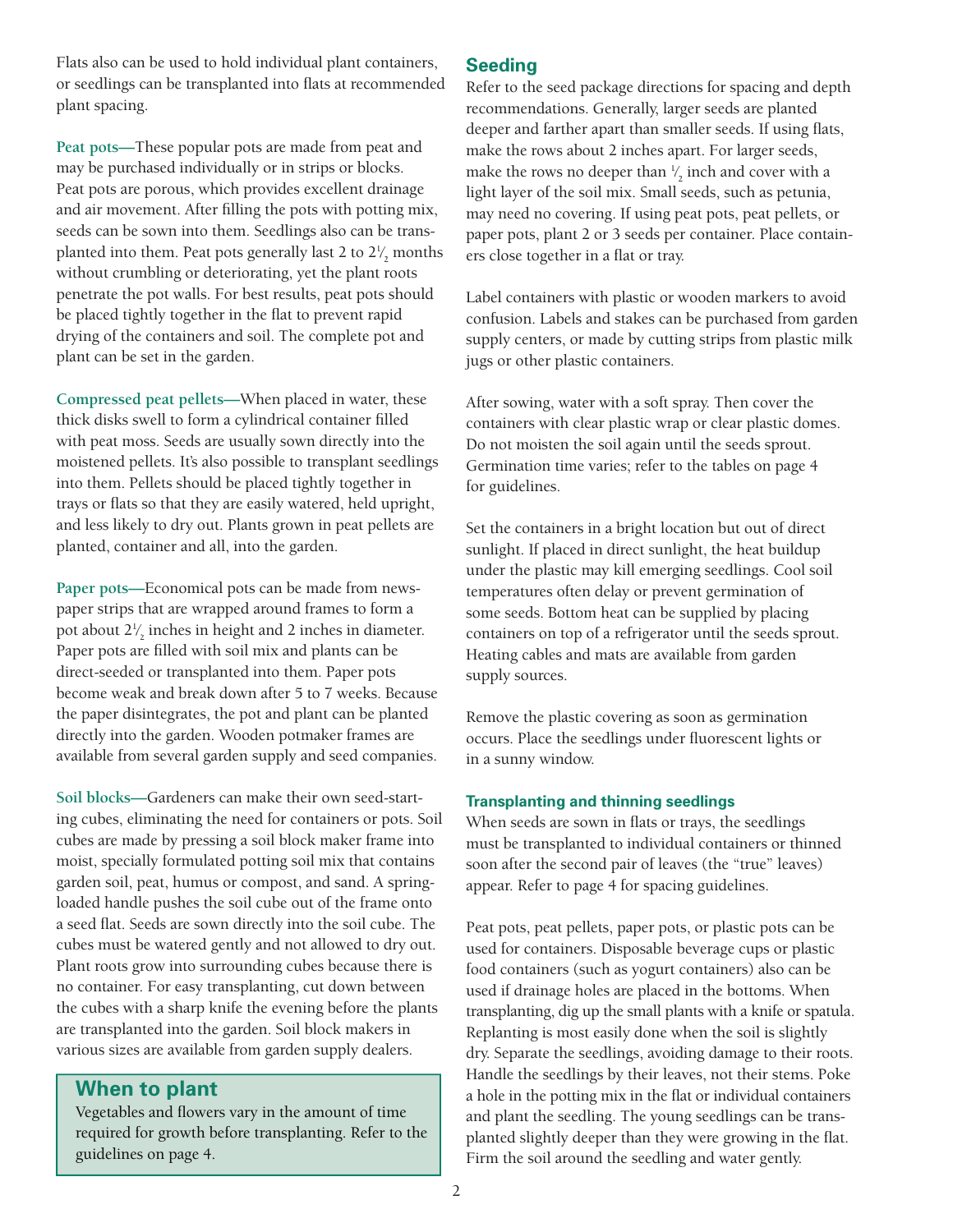If seeds were sown directly into peat containers, it is necessary to thin to one seedling per pot. To do this, use a razor blade to cut all but the most vigorous plant off at the soil line. Don't pull excess seedlings—you could damage the root system of the one that remains.

#### **Pinching**

Removing the growing tip by "pinching" encourages side branching in most annual flowers. Vegetable seedlings should not be pinched.



#### **Seedling care**

Healthy growth depends on light, water, fertilizer, and temperature.

Light-Without adequate light, young seedlings quickly become tall and spindly. For best results, grow seedlings under artificial lights. Forty-watt fluorescent cool white and warm white tubes—or extended spectrum "grow lamps"—can be used. Regardless of type, lights should be placed no more than 6 to 8 inches above the seedlings. A 12-hour, light-dark cycle provides an adequate light period for most seedlings. If artificial lighting isn't available, place seedlings in a sunny window.

**Water and fertilizer—**Seedlings need a consistent moisture supply, but don't keep the soil waterlogged. Watering with a soluble fertilizer encourages steady growth. Follow fertilizer label directions for application amounts and frequency. When watering, add water carefully to avoid washing the seedlings out of the soil.

**Temperature—**Plants grow more rapidly with even, warm temperatures. Growth of most transplants slows appreciably at temperatures of 50°F or lower. Growing temperatures should be approximately 10 degrees warmer during the day than at night (see guide on page 4).

#### **Moving seedlings to the garden**

Refer to guidelines on page 4 for when to transplant seedlings to the outdoor garden.

**"Hardening" transplants—**Gradually introducing seedlings to outdoor growing conditions increases their food reserves, reduces the severity of transplant shock, and increases the chance of survival in the garden. This process is called hardening. About 7 to 10 days before setting plants in the ground, place the seedlings in a shady, protected location outdoors. Over the next several days, gradually expose the seedlings to longer periods of

sunlight. Also, allow the plants to dry slightly between waterings. During the hardening process, move the seedlings indoors if the forecast calls for temperatures below 40°F.

Cold frames or hotbeds—A cold frame is another method for starting transplants. It also provides an ideal transition between indoors and the garden because the plants are protected from sudden drops in temperature and gradually harden off. In principle, a cold frame is simply a small greenhouse. Structurally, it is an unheated frame or glass-covered box, heated only by the sun.



**Setting transplants into the garden—**The main goal in transplanting is to avoid root disturbance as much as possible. Little damage occurs with biodegradable pots such as peat or paper pots, but such containers must be planted below the soil surface. Any peat or paper remaining above the soil surface should be removed because it acts as a wick and draws moisture away from the soil around the transplant on windy days.

With flats of young seedlings, use a sharp knife to cut the soil around the plants into blocks the day before you plan to transplant. Water the blocks thoroughly after cutting to stimulate the plant to produce tiny root hairs, thus lessening transplant shock.

Try to transplant late in the afternoon or during a cloudy day. Protect newly set plants with a light shade (like boards set at an angle over the plants) during bright, sunny weather for the first 3 to 5 days. Early plantings may need protection, such as plastic covers or cloches, to avoid damage from frost. When coverings are used, be sure to provide some ventilation so young plants are not cooked by the heat.

**Fertilizing transplants—**For best growth, give each plant 1 or 2 cups of liquid starter fertilizer immediately after setting it in the ground. Prepare a liquid starter fertilizer by adding 2 tablespoons of a complete fertilizer (such as 12-12-12) to each gallon of water. "More" is not better. Fertilizer burn damage can result if too much fertilizer is used.